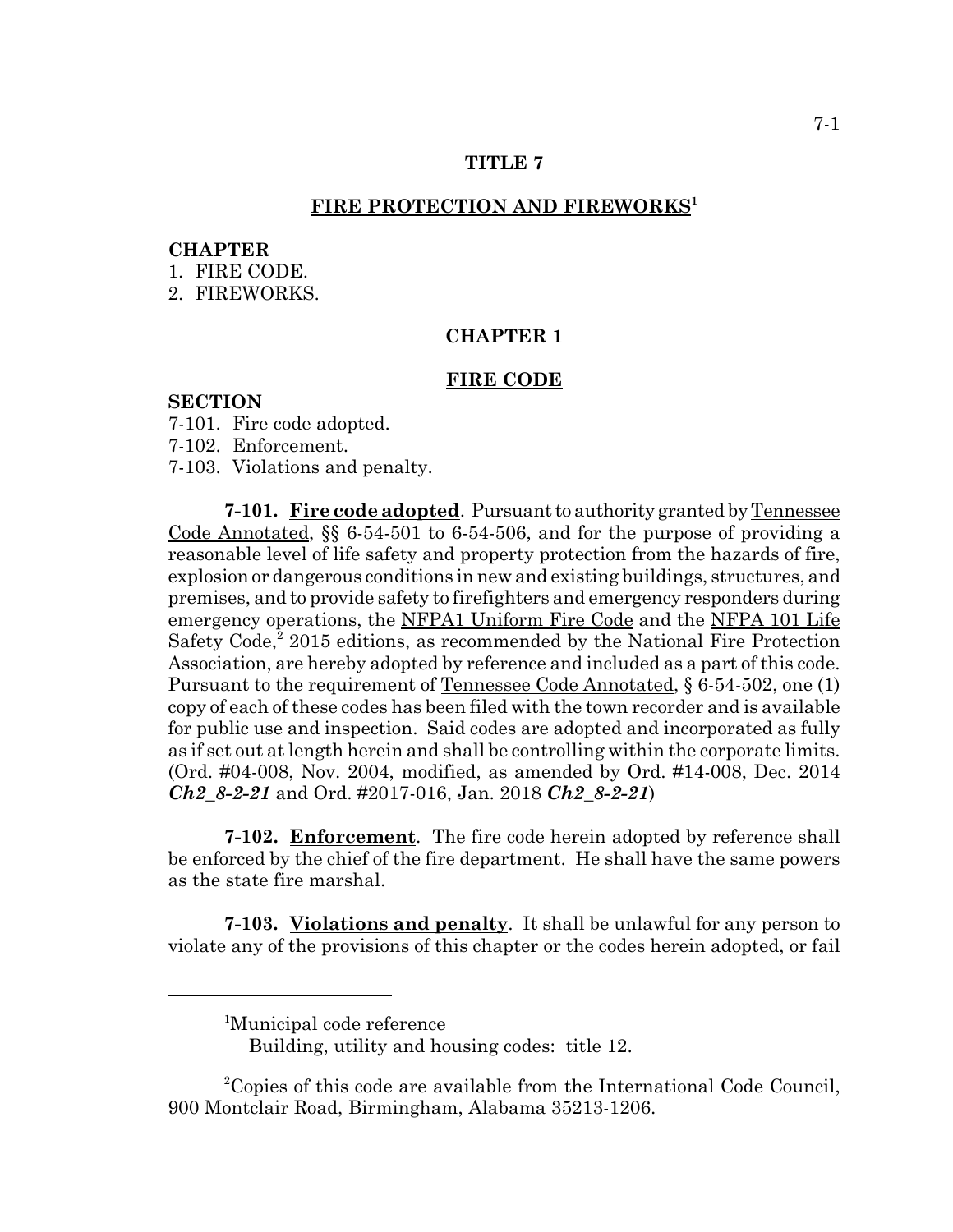to comply therewith. The violation of any section of this chapter shall be punishable by a penalty under the general penalty provision of this code. Each day a violation is allowed to continue shall constitute a separate offense. The application of a penalty shall not be held to prevent the enforced removal of prohibited conditions.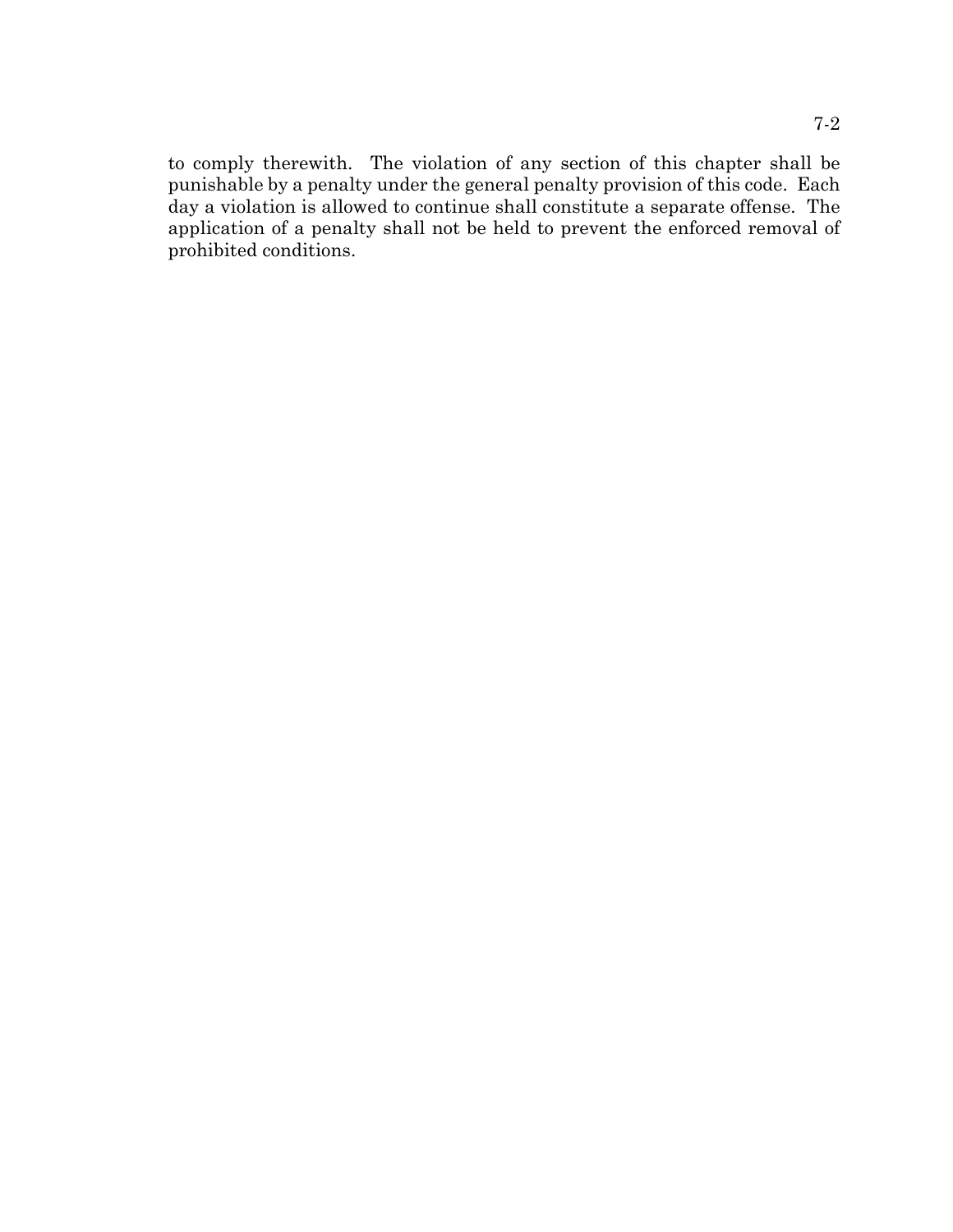# **CHAPTER 2**

## **FIREWORKS**

### **SECTION**

- 7-201. Sales prohibited generally.
- 7-202. Retailers permitted on August 1, 2004.
- 7-203. Temporary use permit.
- 7-204. Permit fee.
- 7-205. Location.
- 7-206. Unlawful activity.
- 7-207. Permit not transferable.

**7-201. Sales prohibited generally**. It is hereby declared unlawful to sell fireworks, wholesale or retail, within the municipal limits of the Town of Thompson's Station, Tennessee. (Ord. #05-10, May 2005)

**7-202. Retailers permitted on August 1, 2004**. (1) Any seasonal retailer who lawfully held a permit and engaged in the seasonal retail sale of fireworks at a permitted location within the municipal limits on Aug. 1, 2004 shall be entitled to sell fireworks on a seasonal retail basis subject to the regulatory measures hereinafter set out.

(2) A seasonal retailer for the sale of common fireworks who owns real property or is the lessee under a valid lease and who has heretofore been a permit holder under subsection (1) above may engage in the seasonal retail sale of fireworks within a zone district permitting the same. (Ord. #06-001, April 2006)

**7-203. Temporary use permit**. (1) A seasonal retailer must first obtain from the town a temporary use permit, exhibiting thereto evidence of ownership of the real property or leasehold rights upon which seasonal retail sales will be conducted. Seasonal retail sale period(s) shall be from June 20 through July 5 and December 15 through January 1 of each year.

(2) Any seasonal retailer making application for a temporary use to sell fireworks within the municipal limits, as heretofore stated, must further comply with all state and federal regulations and obtain, pursuant to Tennessee Code Annotated, title 68, chapter 104, a seasonal retailer fireworks permit.

(3) All permits issued are temporary in nature for sales within the stated seasonal retail periods and permits for the temporary site shall not exceed thirty (30) days. Any approved sale site must at all times be free of litter and debris. (Ord. #06-001, April 2006)

**7-204. Permit fee**. In conjunction with the issuance of a temporary use permit, the seasonal retailer shall pay the sum of one thousand dollars